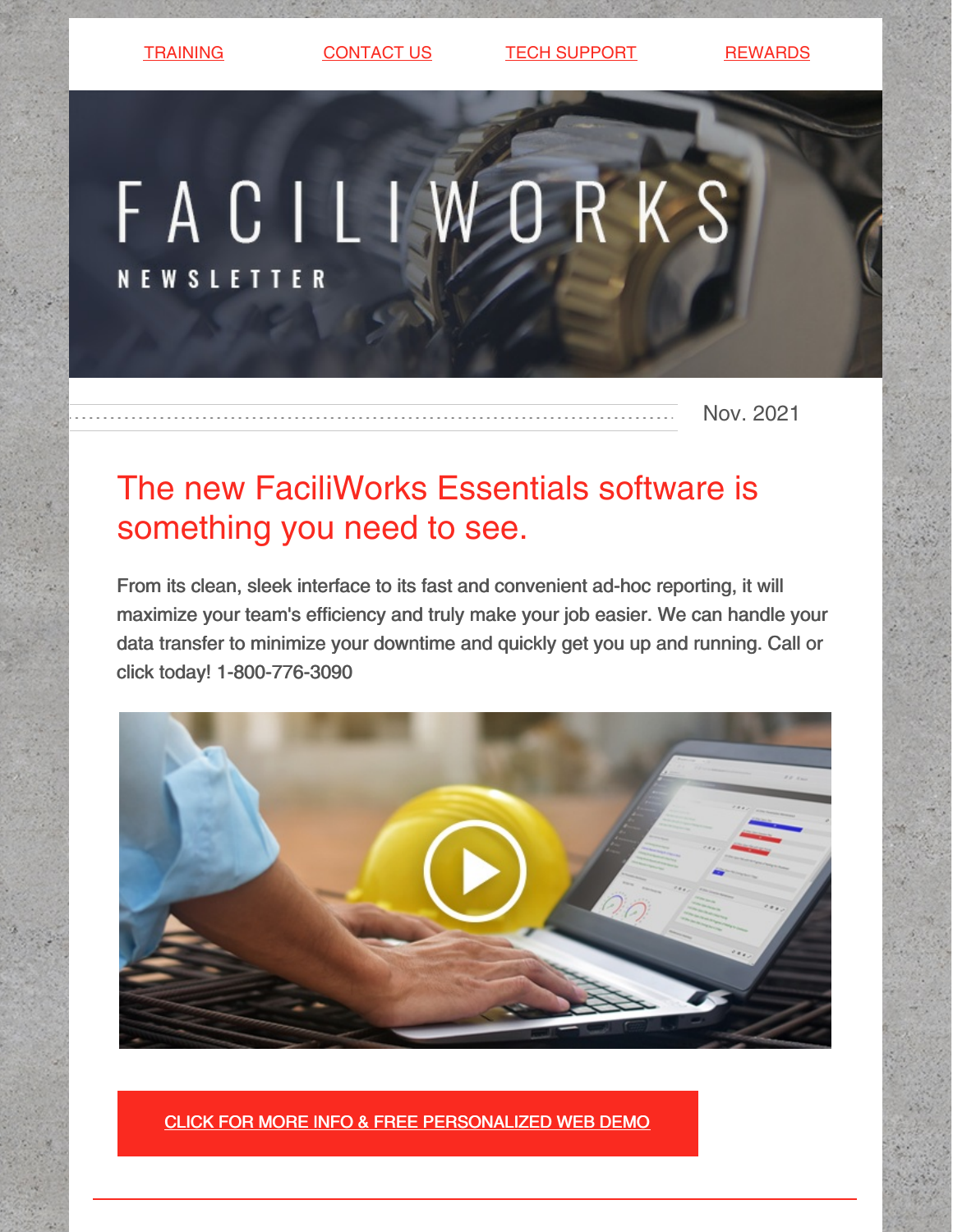# FACILIWORKS 8i WEB TRAINING

### Week of Nov. 15

Session 1: November 15 Session 2: November 16 Session 3: November 17 Session 4: November 18 Session 5: November 19

### Week of Jan. 3

Session 1: January 3 Session 2: January 4 Session 3: January 5 Session 4: January 6 Session 5: January 7

### Week of Jan. 10

Session 1: January 10 Session 2: January 11 Session 3: January 12 Session 4: January 13 Session 5: January 14

To register for any of these sessions or for info about custom training options, please contact our Training Specialist at 1-800-776-3090 ext. 134 or [training@cybermetrics.com.](mailto:training@cybermetrics.com)

### SESSION DETAILS AND FULL TRAINING [SCHEDULE](https://faciliworks.com/training-schedule/#web_training)

# TECH TIP

## FaciliWorks 8i: Creating Shortcuts

The customizable FaciliWorks 8i dashboard displays a summary of the items that need your attention for the day, allows you to easily navigate to any feature of the software and lets you create your own shortcuts to get quick access to the features you most frequently use. In the screenshot below, the first row of links (below the company and division names) is a list of configurable Shortcuts to the forms within FaciliWorks that you most frequently use. Below the shortcuts are **Breadcrumbs** which define your current location within the software.